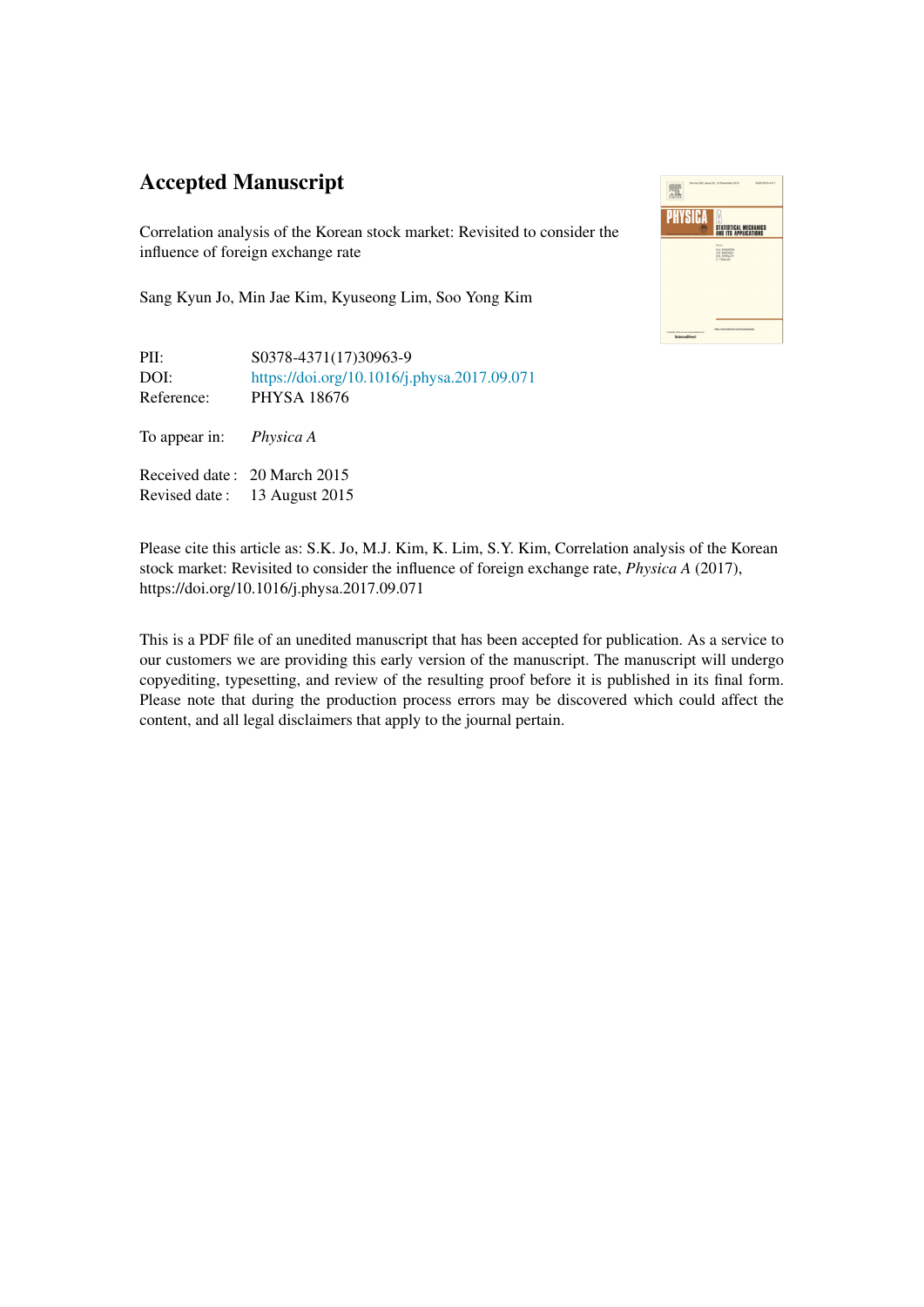## Research Highlights

- We examined the effect of foreign exchange rate in a correlation analysis of the Korean stock market.

- We collected and analyzed two types of stock prices using both random matrix theory and network analysis.

- Few particular industrial sectors exhibited substantial differences while other sectors showed small change.

- The method introduced in this paper suggest a way to measure the effect of exchange rate on an emerging stock market.